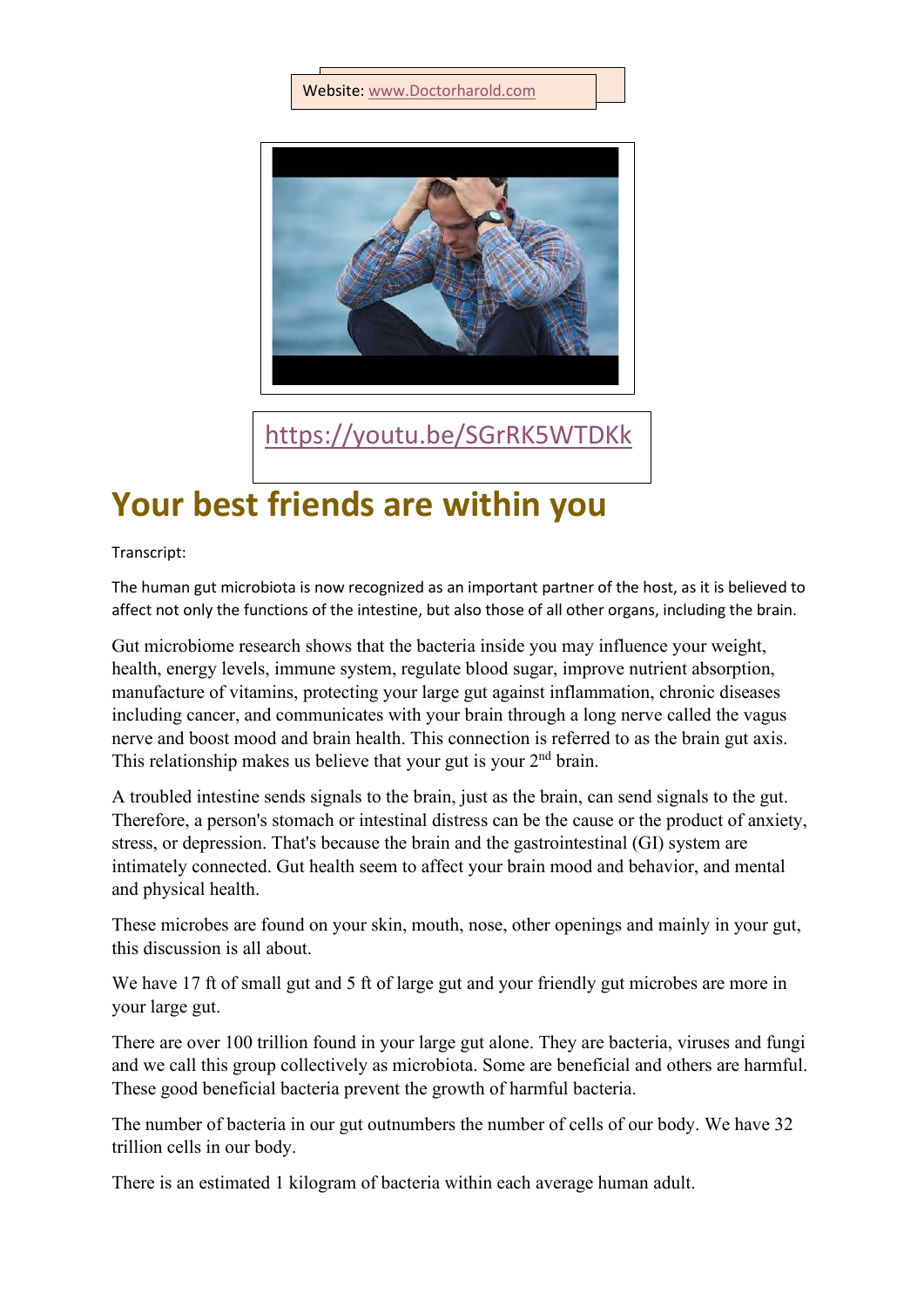Keeping your gut microbes healthy keeps your brain alert and healthy.

Your gut also contains nerves that are responsible for producing serotonin, a feel-good hormone as in the brain. Incidentally, bananas have serotonin

Babies get healthy microbes from the mother's breast milk and at birth from the birth passage of the mother.

A study, which was the largest in the field and published in JAMA Pediatrics, reveals that breastfeeding favors the implantation of a healthy gut microbiota in babies.

It is observed that normally born babies thrive better than those delivered through Caesarian operation.

One gram of your faeces contains a greater number of bacteria than there are humans on the planet.

Importance of dietary fiber in relation to these microbes.

Large gut microbes feed on undigested dietary fiber, considered as a prebiotic, through a process of fermentation. Prebiotics, which act like a fertilizer for your gut microbes and promote good gut bacterial growth. Plant-based foods (including fruit, vegetables, wholegrains, legumes, nuts, and seeds), which are packed with naturally occurring prebiotics, is the best way to nourish your gut microbiota!

Biproduct of that fermentation is short chain fatty acids, such as butyric, acetate, that keeps your gut healthy to prevent inflammatory diseases including cancer and provide energy. Butyric acid provides your colon cells with about 70 percent of their total energy needs.

The bacteria that produce short chain fatty acids in your large gut include Lactobacillus and Bifidobacterium.

These healthy microbes that keep your gut healthy can be destroyed if you consume too many refined carbs, sugars, and processed food. This can affect your brain's mood and behavior, as well as overall health.

The plant-based Mediterranean diet, characterized by greater intake of veggies over animal protein has been acknowledged as the best science-backed diet boosting gut health.

In contrast, unbalanced and extreme diets does affect the health of these bacteria, leading to an unhealthy gut. This is the case with the Western diet (high in animal protein and fat, and low in dietary fiber.

High intake of proteins increases protein fermentation by the bacteria in the large gut. Especially, the plant protein increases beneficial gut bacteria to strengthen the gut barrier and decreases inflammation. Egg consumption improves gut microbiota function without increasing inflammatory, metabolic, and oxidative stress markers.

We offer these microbes bed and board in our gut and in return, they break down some components in food that we are unable to digest- like certain types of fiber- as we lack the tools to do it ourselves.

They also produce vitamins- B vitamins, Folate, biotin, B12, thiamine and Niacin.